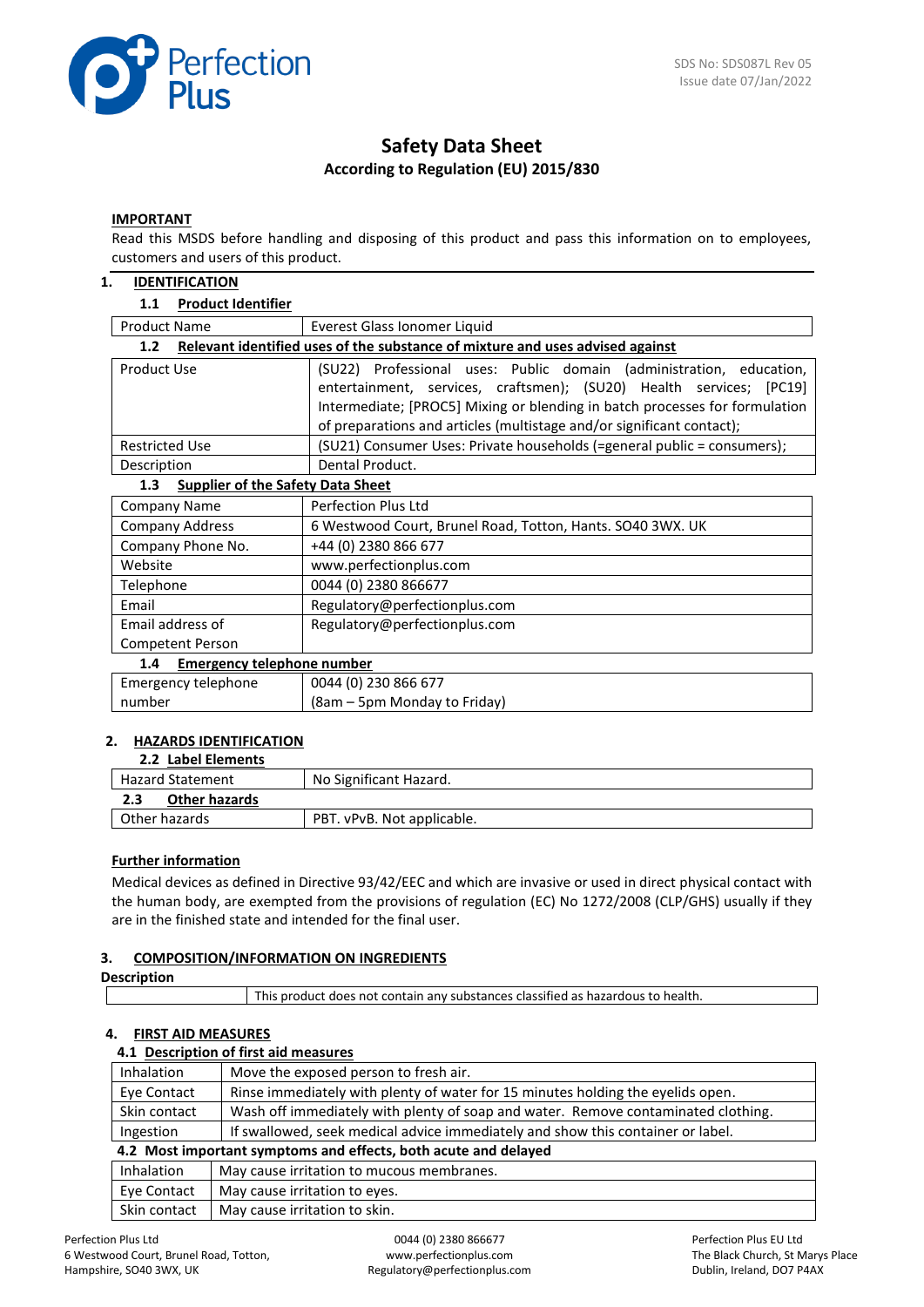

| Ingestion                                                                      | May cause irritation to mucous membranes.                 |  |  |
|--------------------------------------------------------------------------------|-----------------------------------------------------------|--|--|
| 4.3 Indication of any immediate medical attention and special treatment needed |                                                           |  |  |
| Inhalation                                                                     | Seek medical attention if irritation or symptoms persist. |  |  |
| Eye Contact                                                                    | Seek medical attention if irritation or symptoms persist. |  |  |
| Skin contact                                                                   | Seek medical attention if irritation or symptoms persist. |  |  |
| Ingestion                                                                      | Seek medical attention if irritation or symptoms persist. |  |  |

# **General information**

If you feel unwell, seek medical advice (show the label where possible).

# **5. FIRE FIGHTING MEASURES**

**5.1 Extinguishing media**

|               |                                                       | Use extinguishing media appropriate to the surrounding fire conditions. |  |
|---------------|-------------------------------------------------------|-------------------------------------------------------------------------|--|
| $5.2^{\circ}$ | Special hazards arising from the substance or mixture |                                                                         |  |
|               |                                                       | Burning produces irritating, toxic and obnoxious fumes.                 |  |
| 5.3           | <b>Advice for firefighters</b>                        |                                                                         |  |
|               |                                                       | Wear suitable respiratory equipment when necessary.                     |  |

### **6. ACCIDENTAL RELEASE MEASURES**

**6.1 Personal precautions, protective equipment and emergency procedures**

| Ensure adequate ventilation of the working area. Wear suitable protective equipment.           |  |  |  |
|------------------------------------------------------------------------------------------------|--|--|--|
| 6.2 Environmental precautions                                                                  |  |  |  |
| Do not allow product to enter drains. Prevent further spillage if safe.                        |  |  |  |
| 6.3 Methods and material for containment and cleaning up                                       |  |  |  |
| Absorb with inert, absorbent material. Transfer to suitable, labelled containers for disposal. |  |  |  |
| Clean spillage area thoroughly with plenty of water.                                           |  |  |  |
| 6.4 Reference to other sections                                                                |  |  |  |
| See section 13 for disposal information. See section 8 for exposure controls/personal          |  |  |  |
| protection.                                                                                    |  |  |  |
|                                                                                                |  |  |  |

# **7. HANDLING AND STORAGE**

#### **7.1 Precautions for safe handling**

|                                                                  | Avoid contact with eyes and skin. Ensure adequate ventilation of the working area. Adopt     |  |  |
|------------------------------------------------------------------|----------------------------------------------------------------------------------------------|--|--|
|                                                                  | best Manual Handling considerations when handling, carrying and dispensing.                  |  |  |
| 7.2 Conditions for safe storage, including any incompatibilities |                                                                                              |  |  |
|                                                                  | Keep in a cool, dry, well-ventilated area. Keep containers tightly closed. Store in original |  |  |
|                                                                  | container.                                                                                   |  |  |
| 7.3 Specific end use(S)                                          |                                                                                              |  |  |
|                                                                  | See section 1.2. Relevant identified uses of the substance or mixture and uses advised       |  |  |
|                                                                  | against for further information.                                                             |  |  |

#### **8. EXPOSURE CONTROLS/PERSONAL PROTECTION**

| 8.1 |                          | <b>Control parameters</b>                        |  |  |
|-----|--------------------------|--------------------------------------------------|--|--|
|     |                          | No Significant Hazard.                           |  |  |
| 8.2 | <b>Exposure controls</b> |                                                  |  |  |
|     |                          |                                                  |  |  |
|     |                          | 8.2.1 Appropriate engineering controls           |  |  |
|     |                          | Ensure adequate ventilation of the working area. |  |  |
|     |                          | 8.2.2 Individual protection measures             |  |  |
|     |                          | Wear chamical protective clathing                |  |  |

|                     | Wear chemical protective clothing. |
|---------------------|------------------------------------|
| Eye/face protection | Approved safety goggles.           |
|                     |                                    |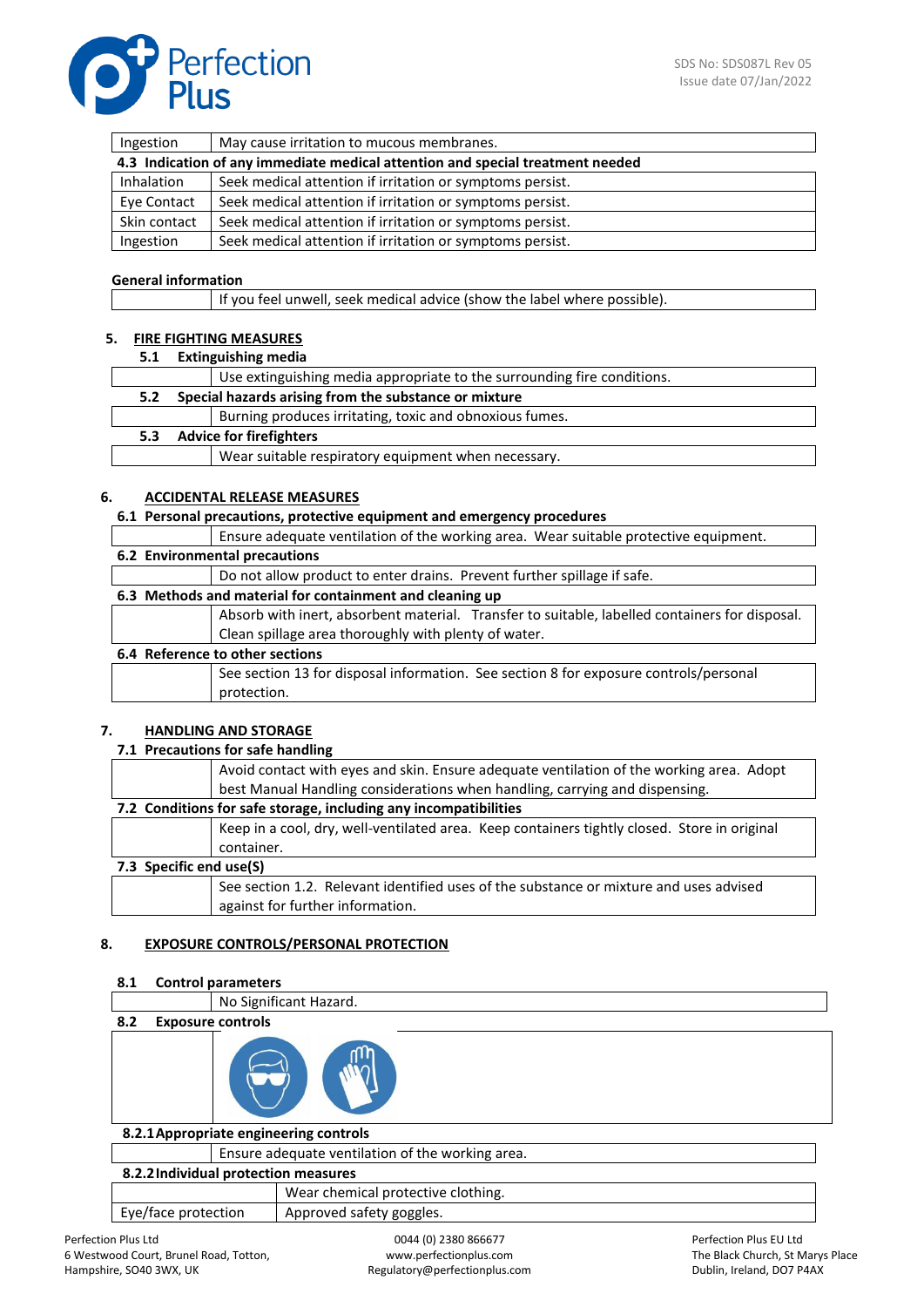

| Skin protection $-$    | Chemical resistant gloves.                          |
|------------------------|-----------------------------------------------------|
| Hand protection        |                                                     |
| Respiratory protection | Wear suitable respiratory equipment when necessary. |

# **9. PHYSICAL AND CHEMICAL PROPERTIES**

#### **9.1. Information on basic physical and chemical properties**

| Appearance                | Viscous liquid          | Vapour pressure             | No data available |
|---------------------------|-------------------------|-----------------------------|-------------------|
| Colour                    | <b>Clear Colourless</b> | Vapour density              | No data available |
| Odour                     | Slight/Odourless        | Relative density            | No data available |
| Odour threshold           | No data available       | Fat solubility              | No data available |
| рH                        | $\leq$ 3                | Partition coefficient       | No data available |
| Melting point             | No data available       | Autoignition temperature    | No data available |
| Freezing point            | No data available       | Viscosity                   | No data available |
| Initial boiling point     | No data available       | <b>Explosive properties</b> | No data available |
| Flash point               | No data available       | Oxidising properties        | No data available |
| Evaporation rate          | No data available       | Solubility                  | Miscible in water |
| Flammability (solid, gas) | No data available       |                             |                   |
| .                         |                         |                             |                   |

# **9.2. Other information**

| Conductivity                     | No data available |
|----------------------------------|-------------------|
| Surface tension                  | No data available |
| Gas group                        | No data available |
| Benzene content                  | No data available |
| Lead content                     | No data available |
| VOC (Volatile organic compounds) | No data available |

# **10. STABILITY AND REACTIVITY**

| 10.1              | Reactivity              |                                           |
|-------------------|-------------------------|-------------------------------------------|
|                   |                         | Stable                                    |
|                   | 10.2 Chemical stability |                                           |
|                   |                         | Stable under normal conditions.           |
| 10.3 <sub>1</sub> |                         | <b>Possibility of hazardous reactions</b> |
|                   |                         | No data is available on this product.     |
| 10.4              |                         | <b>Conditions to avoid</b>                |
|                   |                         | Direct sunlight. Heat.                    |
| 10.5              |                         | Incompatible materials                    |
|                   |                         | Strong acids. Strong bases.               |
| 10.6              |                         | <b>Hazardous decomposition products</b>   |
|                   |                         | Carbon dioxide (CO2).                     |
|                   |                         |                                           |

# **11. TOXICOLOGICAL INFORMATION**

#### **11.1 Information on toxicological effects**

| Acute toxicity            | May be harmful if swallowed.              |
|---------------------------|-------------------------------------------|
| Skin corrosion/irritation | May cause irritation to skin.             |
| Serious eye               | May cause irritation to eyes.             |
| damage/irritation         |                                           |
| Respiratory or skin       | May cause irritation to mucous membranes. |
| sensitisation             |                                           |
| Germ cell mutagenicity    | No mutagenic effects reported.            |
| Carcinogenicity           | No carcinogenic effects reported.         |
| Reproductive toxicity     | No teratogenic effects reported.          |
| STOT-single exposure      | No data available.                        |
| STOT-repeated exposure    | No data available.                        |
| Aspiration hazard         | May cause irritation to mucous membranes. |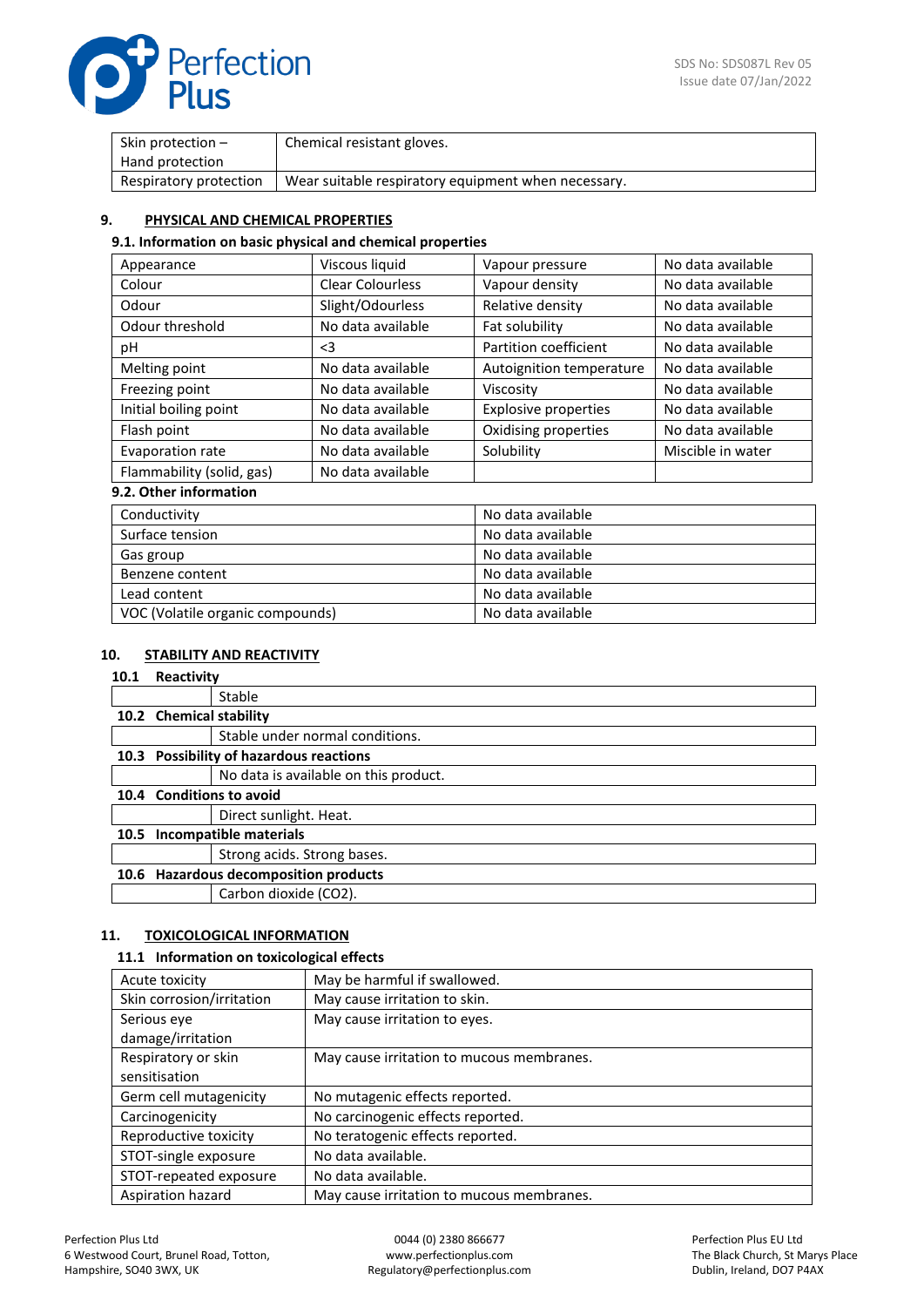

| Repeated or prolonged | May cause irritation to skin, eyes and mucous membranes. |
|-----------------------|----------------------------------------------------------|
| exposure              |                                                          |
|                       |                                                          |

#### **11.1.4 Toxicological Information**

|  | No data available |
|--|-------------------|
|--|-------------------|

# **12. ECOLOGICAL INFORMATION**

# **12.1 Toxicity**

|                              |                                           | No data available                              |
|------------------------------|-------------------------------------------|------------------------------------------------|
|                              | 12.2 Persistence and degradability        |                                                |
|                              |                                           | No data is available on this product.          |
| 12.3                         |                                           | Bio accumulative potential                     |
|                              |                                           | No data is available on this product.          |
| <b>Partition coefficient</b> |                                           |                                                |
|                              |                                           | Everest Glass Ionomer Liquid No data available |
| 12.4                         | <b>Mobility in soil</b>                   |                                                |
|                              |                                           | No data is available on this product.          |
| 12.5                         | <b>Results of PBT and vPvB assessment</b> |                                                |
|                              |                                           | No data available.                             |
|                              |                                           | 12.6 Other adverse effects                     |
|                              |                                           | No data available.                             |
|                              |                                           |                                                |

# **13. DISPOSAL CONSIDERATIONS**

#### **13.1 Waste treatment methods**

|                            | Dispose of in compliance with all local and national regulations.                                                                                                                                                                                                                                                      |
|----------------------------|------------------------------------------------------------------------------------------------------------------------------------------------------------------------------------------------------------------------------------------------------------------------------------------------------------------------|
| <b>General information</b> |                                                                                                                                                                                                                                                                                                                        |
|                            | 18 WASTES FROM HUMAN OR ANIMAL HEALTH CARE AND/OR RELATED RESEARCH (except<br>kitchen and restaurant wastes not arising from immediate health care). 18 01 wastes from<br>natal care, diagnosis, treatment or prevention of disease in humans. 18 01 06 chemicals<br>consisting of or containing dangerous substances. |
| <b>Disposal Methods</b>    |                                                                                                                                                                                                                                                                                                                        |
|                            | Do not empty in to drains. For disposal within the EC, the appropriate code according to the<br>European Waste Catalogue (EWC) should be used.                                                                                                                                                                         |
| Disposal of packaging      |                                                                                                                                                                                                                                                                                                                        |
|                            | Do NOT reuse empty containers. Empty containers can be sent for disposal or recycling.                                                                                                                                                                                                                                 |

#### **14. TRANSPORT INFORMATION**

#### **14.1 UN number**

|      |                                                                               | This product is not classified as dangerous for carriage. |
|------|-------------------------------------------------------------------------------|-----------------------------------------------------------|
|      | 14.2 UN proper shipping name                                                  |                                                           |
|      |                                                                               | This product is not classified as dangerous for carriage. |
|      |                                                                               | 14.3 Transport hazard class(es)                           |
|      |                                                                               | This product is not classified as dangerous for carriage. |
| 14.4 | <b>Packing group</b>                                                          |                                                           |
|      |                                                                               | This product is not classified as dangerous for carriage. |
| 14.5 |                                                                               | <b>Environmental hazards</b>                              |
|      |                                                                               | This product is not classified as dangerous for carriage. |
| 14.6 | Special precautions for user                                                  |                                                           |
|      |                                                                               | This product is not classified as dangerous for carriage. |
|      | 14.7 Transport in bulk according to Annex II of MARPOL 73/78 and the IBC Code |                                                           |
|      |                                                                               | This product is not classified as dangerous for carriage. |